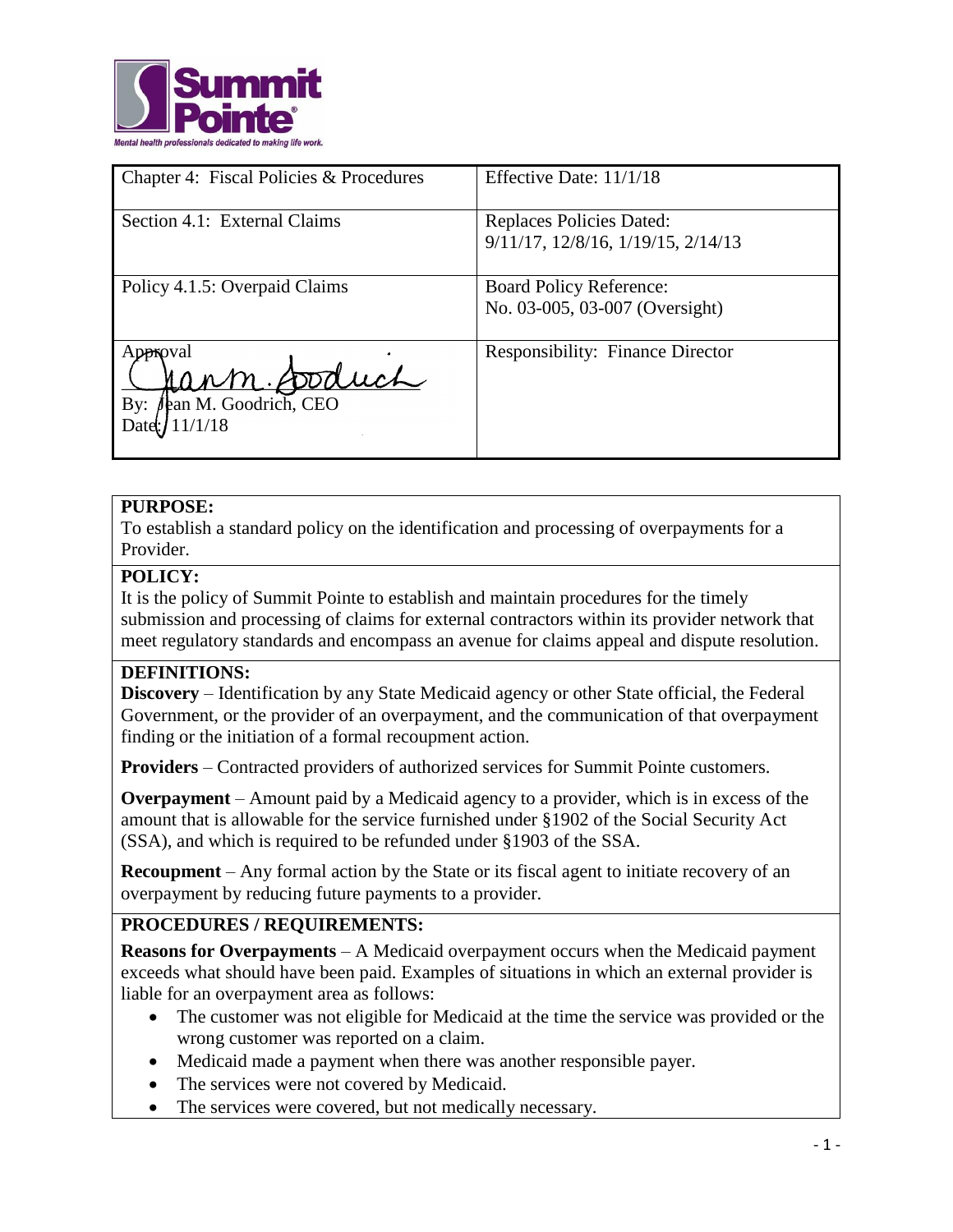- Medicaid was the responsible payer for a medically necessary, covered service, but the payment amount was incorrect or excessive.
- Due to a mathematical, clerical, or system error.
- Summit Pointe paid for services that the Provider should have known were not covered.

**Notification/Review Process** –In accordance with State and Federal guidelines for the recovery of overpayments to providers, the Summit Pointe claims staff with initiate recovery of overpayments for providers that were a result of a number of scenarios, including, but not limited to, the following:

- Overpayments made to providers that are discovered by Summit Pointe.
- Overpayments made to providers that are initially discovered by the external provider and made known to Summit Pointe.
- Overpayments that are discovered through external agency audit.

Summit Pointe will recover, or attempt to recover, any overpayment. Notification of an overpayment to the provider will be done in writing with reasonable actions to attempt to recover the overpayments. Once Summit Pointe has identified an overpayment and has captured the appropriate documentation that addresses the overpayment (i.e. provider correspondence, claim audit details, etc.), Summit Pointe will maintain a separate record of all overpayment activities for each provider in a manner that satisfies the record retention and access requirements.

Summit Pointe has designated an individual/department to coordinate the review and recovery of overpaid claims. This individual/area will:

- Review the claim for all needed elements, such as claim number, member ID, date of service. If additional information is needed, it may be requested from the provider or from the individual who identified the overpayment.
- Review the claim for processing accuracy. If the claim is determined to have been processed correctly, notification is sent back to the individual who identified the overpayment with an explanation as to why the claim is processed correctly.
- Correct the claim in PCE and determine if the overpayment can be recovered through offset.

Issues related to notification and recovery of overpayments which are unable to be resolved locally, should be referred to Southwest Michigan Behavioral Health (SWMBH) for investigation and resolution.

**Offsetting Future Claims Payments** – Collection of overpayments through offset is the preferred method of recovery. However, offsetting cannot be used when there will be no future claims submitted by the overpaid provider or under the provider ID which generated the overpayment. This may occur when providers terminate their participating status or change their billing arrangements.

If the overpayment can be collected through offset, the claim will be corrected and readjudicated in PCE.

It is the claims department's responsibility to ensure proper communication to the provider. If the provider remittance advice generated from PCE will not fully explain the reason for offset,